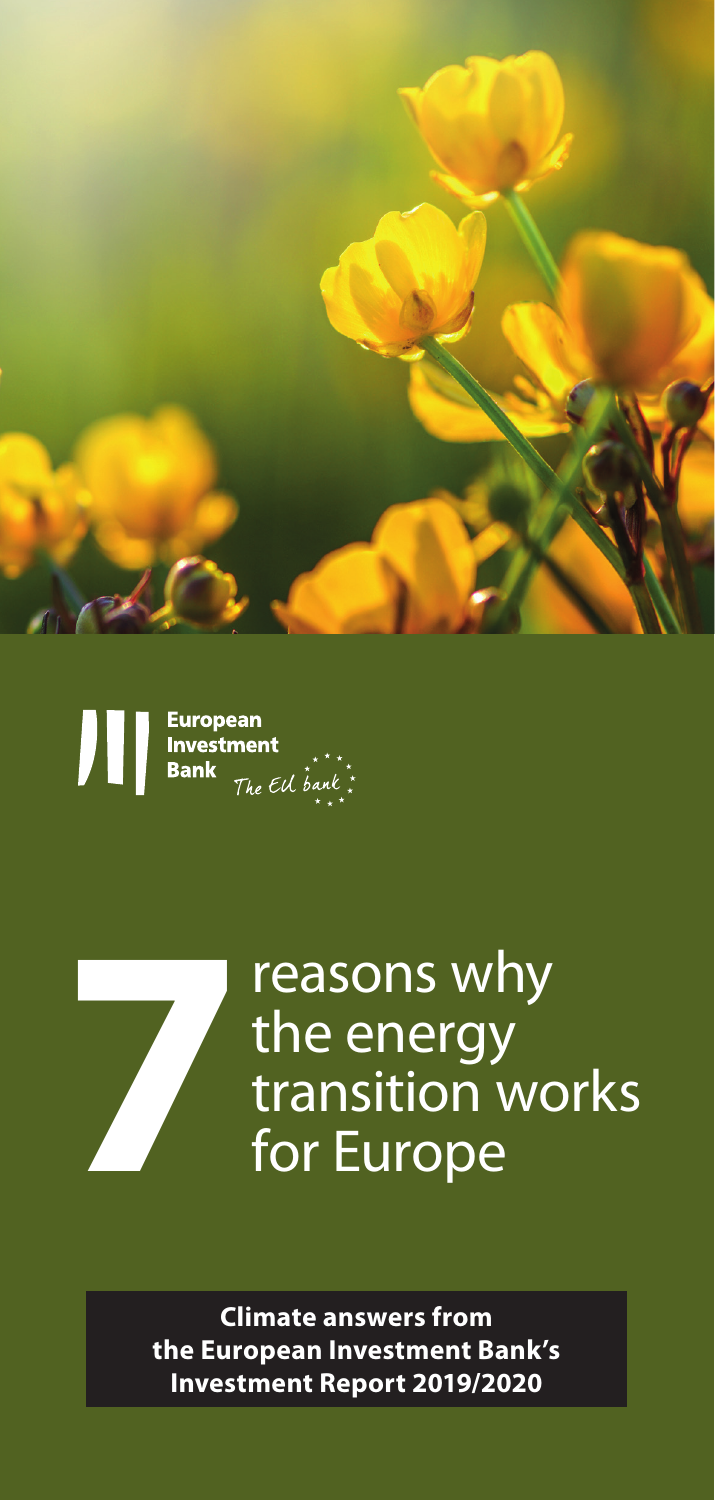The European Union's transition to net-zero carbon emissions by 2050 is a big challenge, but also a massive opportunity to modernise the continent's economy and promote growth, employment, technological advancement and social inclusion. **The transition is economically and technically feasible, and is becoming easier as the cost of lowcarbon technologies decline**s.

To build a new, green economy, the European Union must adopt a **supportive regulatory framework that rethinks the taxation of energy and makes climate finance easier to come by**. Europeans need to question the way they produce and consume goods, balancing growth with well-being. Finally, they also must ensure that the people most vulnerable to the effects of climate change are protected, and that the burden of transitioning to a low-carbon economy is shared fairly within societies and between developed and developing countries.

In 2018, the European Commission adopted a strategic, longterm vision for climate change set out in the report *A Clean Planet for all*. The strategy confirms Europe's commitment to lead global climate action and presents cost-effective ways to achieve a netzero contribution to greenhouse gas emissions by 2050 through a socially fair transition.

The European Investment Bank provides an overview of the European economy each year in our Investment Report, published by the Bank's Economics Department. **Here are the highlights from the climate chapter of the 2019/2020 report.**

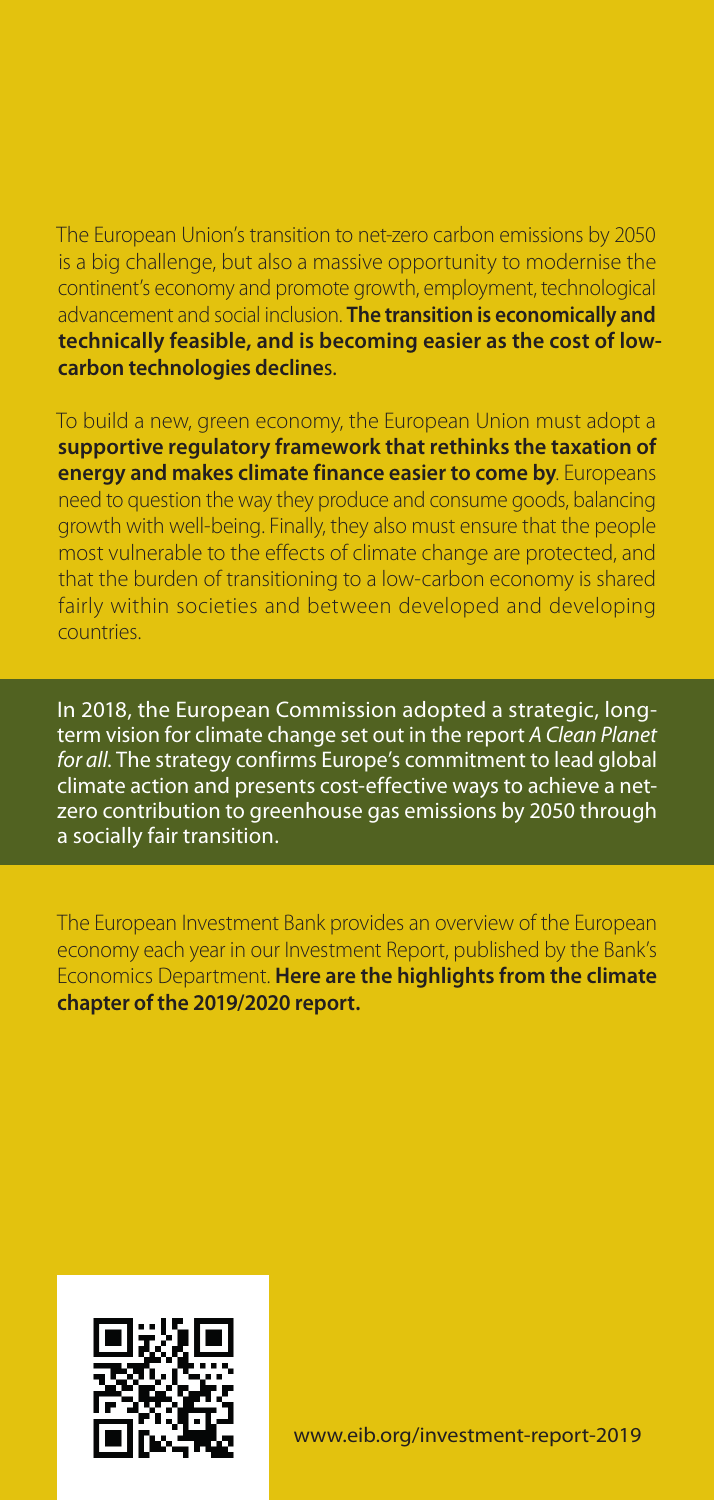

# **More jobs.**

Green energy has created 4 million jobs in Europe so far. Another 492 000 will be created if the world commits to tackling climate change, according to an estimate by the European Commission. The energy transition will add 0.3% more jobs by 2050 than if

nothing changes. In a more ambitious climate scenario, cutting global emissions could create 0.9% more new jobs.



## **New, fast-growing industries.**

Renewable energy has grown out of its infancy and is entering a new phase of subsidy-free expansion. The cost of solar power has declined 75% from 2010- 2018, while wind's cost has dropped 35%. Many challenges remain, however. Fossil fuel prices are still

low and the industry is heavily subsidised, to the tune of \$5.2 trillion in 2017, according to the International Monetary Fund. These fossil fuel subsidies impair the cost competitiveness of renewable energy.



## **Less energy dependency.**

The European Union's dependency on energy imports is expected to decline from 55% to 20% by 2050, according to an in-depth analysis by the European Commission on the continent's long-term carbon strategy. Locally produced renewable energy is increasingly competitive with fossil fuels.



#### **More competitiveness.**

EU industry reduced its energy intensity—that's the energy used to produce one unit of economic output—by 20% from 2005 to 2017. Some industries, such as steel, cement, chemicals, glass and plastics, still need to improve their energy

efficiency. Improving industrial processes through digitalisation and automation and increasing the use of recycling and the re-use of materials could further boost the European Union's energy efficiency and overall competitiveness.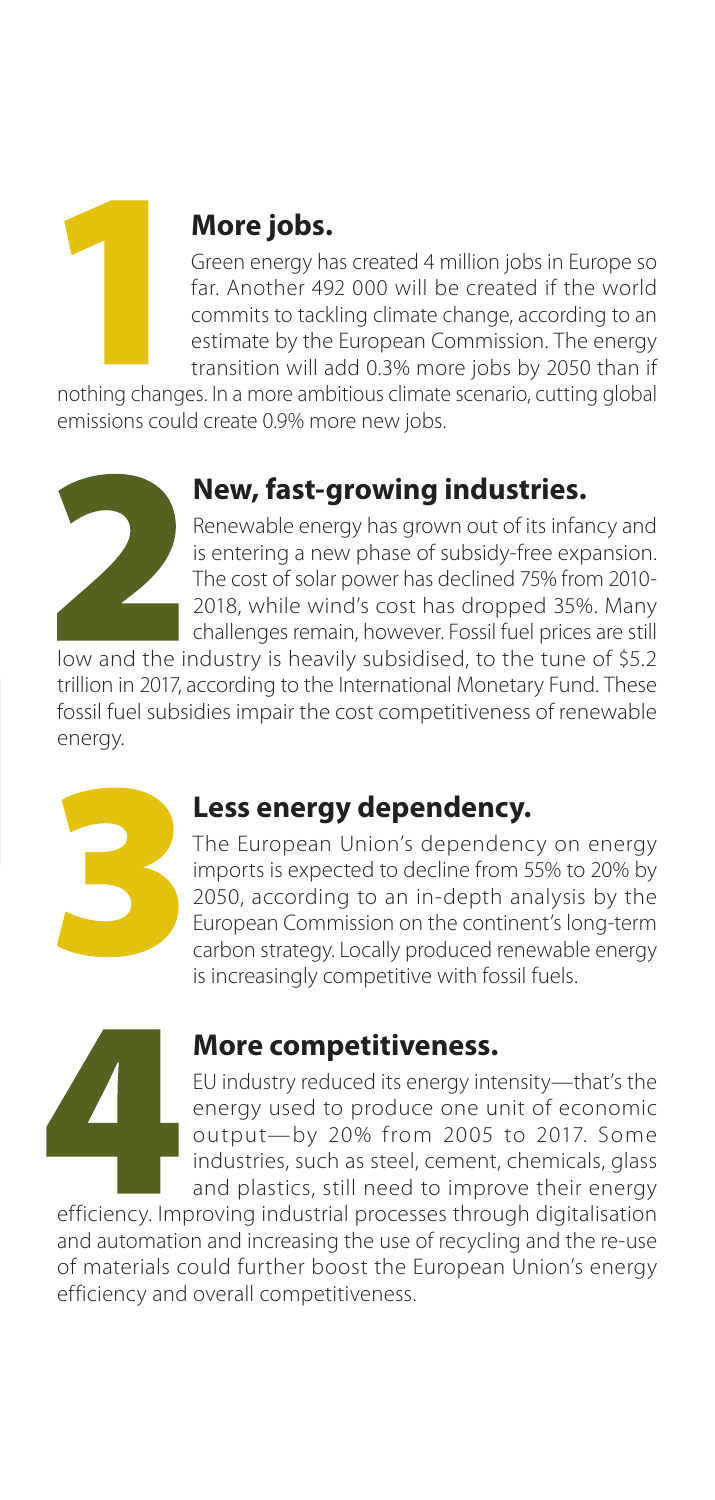

### **Empowered consumers.**

Consumers will play an active role in the energy transition by adjusting their electricity demand and supplying energy to the grid. The energy transition will gradually turn consumers into "prosumers" who are able to sell back their excess

electricity. Most EU countries already have the regulatory framework in place for this to happen.



## **Decarbonisation lead.**

The European Union outperforms the United States and China when historic efforts to decarbonise our economy are taken into account. Europe started decoupling its economy from carbon emissions almost two decades ago, and

our economy is now 20% less carbon-intensive than it was in 2000. In 2018, our carbon intensity was 20% lower than the United States and 70% lower than China.



## **Climate is crisis-proof.**

Investment in renewable energy has grown substantially over the last two decades and was less affected by the financial crisis than any other type of investment.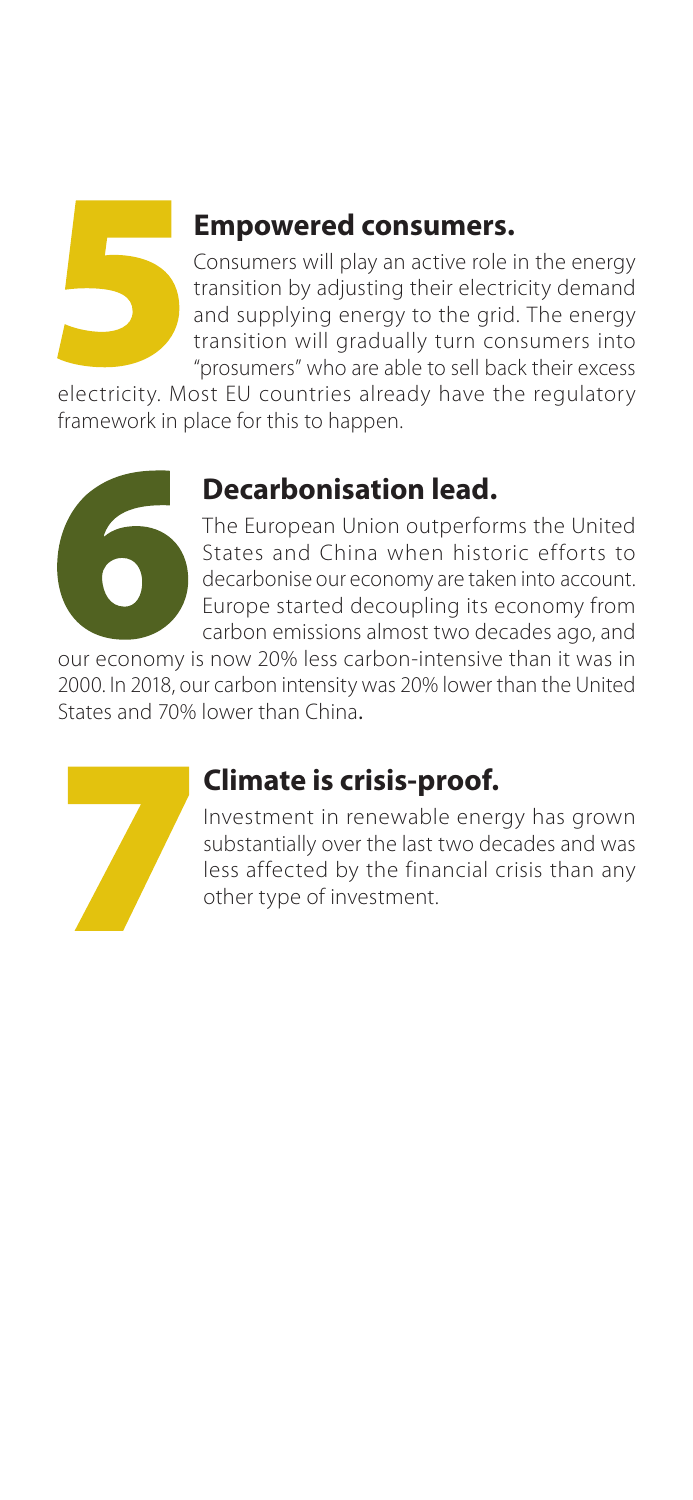#### **Energy transition opportunities**

The switch to a carbon-neutral economy presents enormous opportunities to tackle some of the thorny issues facing the European Union. Outdated tax policies, gaps in skills, a dearth of investment, rising inequality—all of these problems could in part be addressed by a continent-wide push to end our reliance on fossil fuels. We have to:

#### **Overhaul energy taxes.**

The EU Energy Taxation Directive has remained unchanged since its adoption in 2003, despite major developments in Europe's climate and energy policies and the emergence of many clean-energy technologies. The current tax directive hinders investment in cutting-edge new fuels, such as hydrogen, e-fuels (power-to-gas, power-to-liquid), bio-methane and organic fuels. Because the directive does not provide clear legal provisions on the taxation of these new products and processes, their preferential tax treatment is not ensured. The lack of tax provisions also makes electricity storage less interesting to investors in the European Union. In its current form, energy taxation is considered unfit to help Europe meet its climate objectives. Ursula von der Leyen, president-elect of the European Commission, has declared that reformed taxation is central to a European Green Deal.

#### **Attract new investment.**

For the energy transition to happen, investment in the various energy sectors needs to rise to 2.5% to 3% of gross domestic product (GDP) a year until 2050, or roughly 1.5% of GDP above business-as-usual. A majority of that investment, 60-65%, is needed to rehabilitate buildings, improve industrial processes and integrate new transport technologies, while 35-40% would go to reinforcing energy infrastructure, building plants using renewable energy sources and creating new energy-storage facilities as well as factories producing carbon-free hydrogen and synthetic fuels. To mobilise private investment, the public sector must play a catalytic role by sending the right price signals, ensuring regulation is conducive to investment, setting standards, and spreading information through tools like energy audits. Not least, governments need to provide clear signals on the path ahead, ending policy uncertainty and giving businesses the confidence to invest.